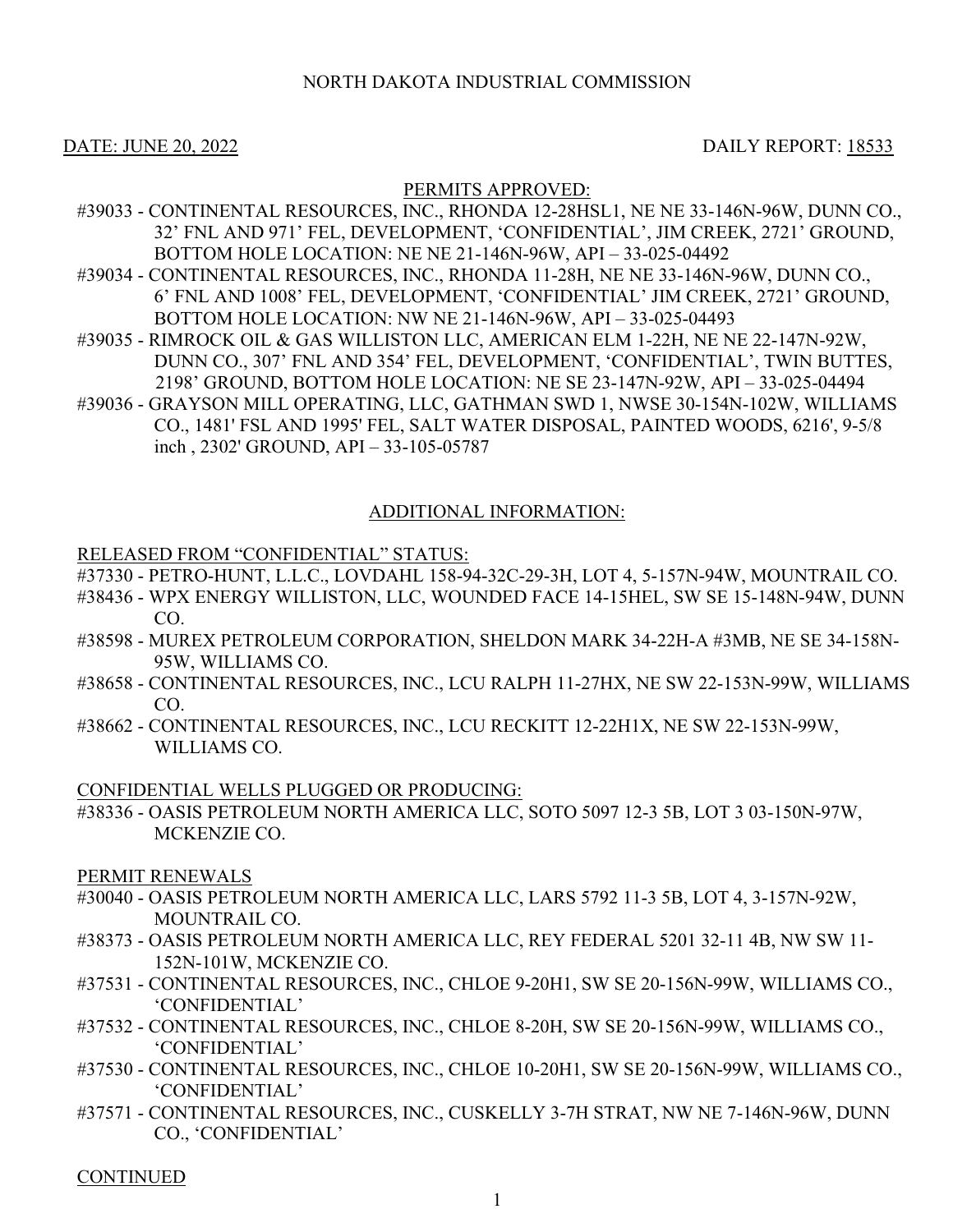- #28515 CONTINENTAL RESOURCES, INC., BERLAIN 4-30H, NW NE 30-151N-100W, MCKENZIE CO., 'CONFIDENTIAL'
- #28514 CONTINENTAL RESOURCES, INC., BERLAIN 5-30H1, NW NE 30-151N-100W, MCKENZIE CO., 'CONFIDENTIAL'
- #36613 BURLINGTON RESOURCES OIL & GAS COMPANY LP, SHAFER 2B-MBH, SE SW 21-151N-97W, MCKENZIE CO., 'CONFIDENTIAL'
- #37645 BURLINGTON RESOURCES OIL & GAS COMPANY LP, TAILGUNNER 2A TFH, SW SE 19- 149N-96W, MCKENZIE CO., 'CONFIDENTIAL'
- #37646 BURLINGTON RESOURCES OIL & GAS COMPANY LP, TAILGUNNER 2B MBH, SW SE 19- 149N-96W, MCKENZIE CO., 'CONFIDENTIAL'
- #37647 BURLINGTON RESOURCES OIL & GAS COMPANY LP, TAILGUNNER 2C TFH, SW SE 19- 149N-96W, MCKENZIE CO., 'CONFIDENTIAL'
- #37648 BURLINGTON RESOURCES OIL & GAS COMPANY LP, TAILGUNNER 2D MBH, SW SE 19- 149N-96W, MCKENZIE CO., 'CONFIDENTIAL'
- #37649 BURLINGTON RESOURCES OIL & GAS COMPANY LP, TAILGUNNER 2E TFH, SW SE 19- 149N-96W, MCKENZIE CO., 'CONFIDENTIAL'
- #37650 BURLINGTON RESOURCES OIL & GAS COMPANY LP, TAILGUNNER 2F MBH-ULW, SW SE 19-149N-96W, MCKENZIE CO., 'CONFIDENTIAL'

# PRODUCING WELLS COMPLETED:

- #34937 XTO ENERGY INC, DARLEAN 41X-2G2, LOT 1 02-154N-95W, WILLIAMS CO., 1944 BOPD, 3102 BWPD
- #34935 XTO ENERGY INC, DARLEAN 41X-2H, LOT 1 02-154N-95W, WILLIAMS CO., 2456 BOPD, 2207 BWPD
- #38298 CONTINENTAL RESOURCES, INC., ROLF FEDERAL 8-17H1, NWNE 17-155N-98W, WILLIAMS CO., 1534 BOPD, 1194 BWPD
- #38299 CONTINENTAL RESOURCES, INC., ROLF FEDERAL 7-17H, NWNE 17-155N-98W, WILLIAMS CO., 1489 BOPD, 1458 BWPD

# PRODUCER NOW ABANDONED:

- #16157 LUFF EXPLORATION COMPANY, FARIS K-22H, NESW 22-130N-102W, BOWMAN CO.
- #12152 HESS BAKKEN INVESTMENTS II, LLC, ANTELOPE-MADISON UNIT F-518, NESW 1-152N-95W, MCKENZIE CO.
- #12198 CONTINENTAL RESOURCES, INC., FOX 1, SWNW 34-152N-94W, MCKENZIE CO.

# TEMPORARILY ABANDONED WELL PLUGGED:

#13927 - DENBURY ONSHORE, LLC, CHSU ST-RATTLESNAKE 14-16NH 05, SWSW 16-130N-105W, BOWMAN CO.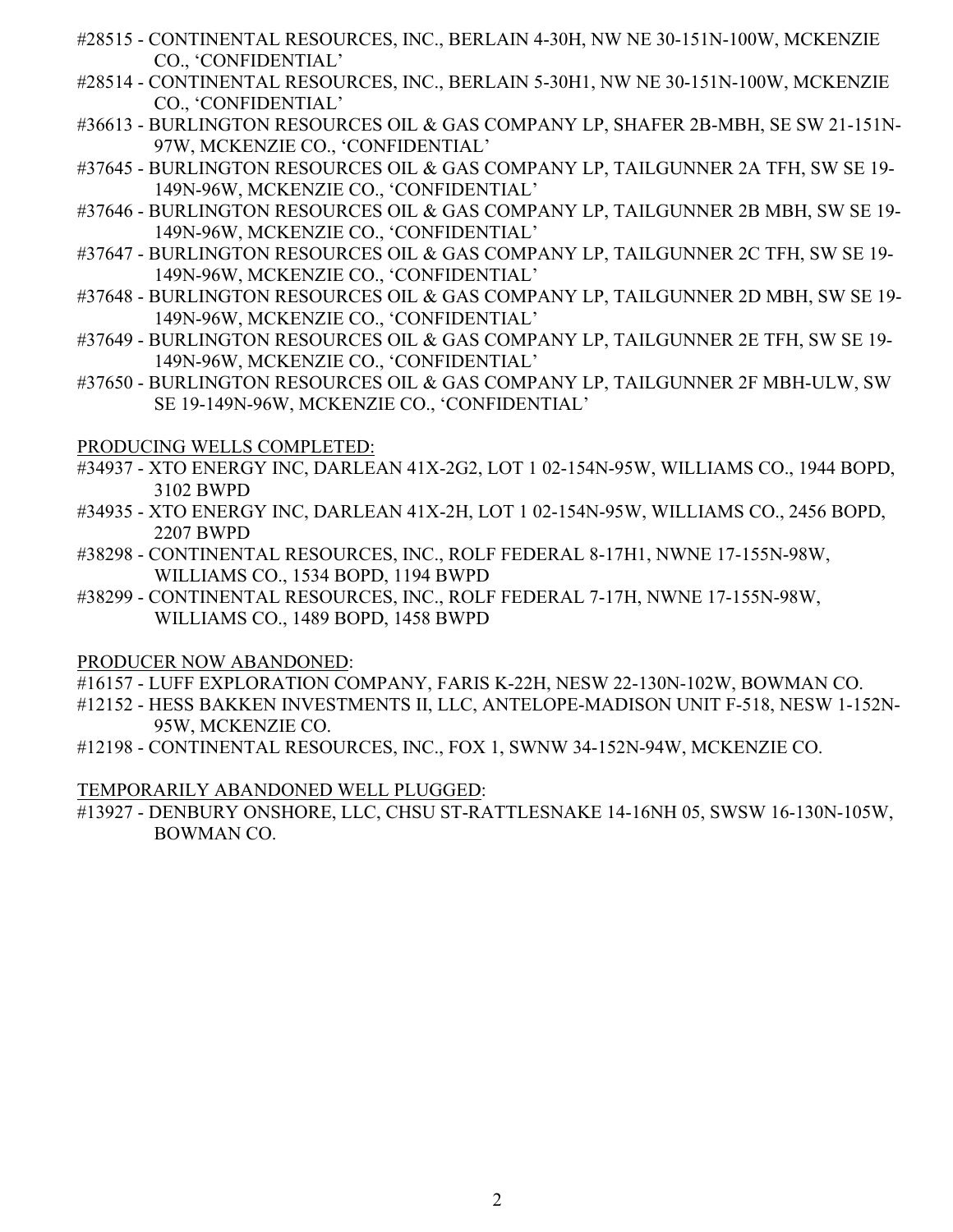\*Well data published at dmr.nd.gov/oilgas is now updating however Active Drilling Rigs, and rig viewing on the GIS Map Server are still impacted.

# When an estimated date of repair is available, we will update this service notice.

**If you have questions emai[l oilandgasinfo@nd.gov](mailto:oilandgasinfo@nd.gov)**

6/20/2022 – 41 ACTIVE RIGS

#### **COLUMN DEFINITIONS:**

**RIG ID** – Refers to the name of the rig.

**Well Operator** – Refers to the operator of the well where rig is located.

**Well name & Number** – Well name and number of well where rig is located.

**Current Location –** Quarter Quarter – Section – Township - Range

**County**

**File Number –** NDIC File Number of well where rig is located.

**API –** API Number of well where rig is located.

**Start Date** – The date when the **rig** started its most recent activity at the well location. This is not the spud date. Watch this video for how [to find the spud date of a well\\*](https://youtu.be/JjWwzuuMVpM). **Next Location -** Anticipated Next rig location. These are obtained from rig crews and are subject to changes determined by the operator. (MIRU – Moving in, rigging up)

|                                         |                                                                |                                  | <b>CURRENT</b>        |                 | <b>FILE</b> |            | <b>START</b> | <b>NEXT</b>                            |
|-----------------------------------------|----------------------------------------------------------------|----------------------------------|-----------------------|-----------------|-------------|------------|--------------|----------------------------------------|
| <b>RIG ID</b>                           | <b>WELL OPERATOR</b>                                           | <b>WELL NAME &amp; NUMBER</b>    | <b>LOCATION</b>       | <b>COUNTY</b>   | NO.         | <b>API</b> | <b>DATE</b>  | <b>LOCATION</b>                        |
|                                         |                                                                |                                  |                       |                 |             |            |              | <b>BATCH</b><br><b>DRILLING</b>        |
|                                         |                                                                | SETTERLUND 159-94-34C-27-        |                       |                 |             |            |              | <b>LATERALS ON</b><br><b>MULTIWELL</b> |
| H & P 515                               | PETRO-HUNT, L.L.C.                                             | 1H <sub>S</sub>                  | SE SW 34 159N 94W     | <b>BURKE</b>    | 38861       | 3301301920 | 06/17/2022   | PAD.                                   |
| STONEHAM 17                             | KODA RESOURCES OPERATING,<br><b>LLC</b>                        | STOUT 2931-3BH                   | NW NW 29 160N<br>102W | <b>DIVIDE</b>   | 38889       | 3302301460 | 06/06/2022   |                                        |
| <b>NABORS B1</b>                        | LIME ROCK RESOURCES III-A, L.P.                                | EMERSON 5-24-25H-143-96L         | SE SE 13 143N 96W     | <b>DUNN</b>     | 37602       | 3302504048 | 06/16/2022   |                                        |
| <b>PATTERSON</b><br>276                 | <b>RIMROCK OIL &amp; GAS WILLISTON LLC</b>                     | TWO SHIELDS BUTTE 13-21<br>11TFH | SW SW 21 149N 92W     | <b>DUNN</b>     | 38216       | 3302504202 | 06/13/2022   |                                        |
| <b>TRUE DRILLING</b><br>39              | <b>ENERPLUS RESOURCES USA</b><br><b>CORPORATION</b>            | ACE 149-92-31D-30H               | SW SE 31 149N 92W     | <b>DUNN</b>     | 38343       | 3302504263 | 06/02/2022   |                                        |
| H & P 454                               | CONTINENTAL RESOURCES, INC.                                    | FULLER 5-2H                      | LOT 4 02 146N 97W     | <b>DUNN</b>     | 38365       | 3302504275 | 06/13/2022   |                                        |
| NABORS B18                              | WPX ENERGY WILLISTON, LLC                                      | WOUNDED FACE 14-15HW             | SW SE 15 148N 94W     | <b>DUNN</b>     | 38435       | 3302504299 | 05/26/2022   |                                        |
| <b>H &amp; P INTERNL</b><br>DRLNG H & P |                                                                |                                  |                       |                 |             |            |              |                                        |
| 429                                     | <b>MARATHON OIL COMPANY</b>                                    | AUGUSTA 41-16H                   | SE SE 09 146N 93W     | <b>DUNN</b>     | 38449       | 3302504305 | 06/14/2022   |                                        |
| H & P 456                               | CONTINENTAL RESOURCES, INC.                                    | MEDICINE HOLE 10-27H             | SW SE 27 146N 96W     | <b>DUNN</b>     | 38788       | 3302504422 | 06/13/2022   |                                        |
| CYCLONE 38                              | CONTINENTAL RESOURCES, INC.                                    | <b>BONNEVILLE 7-26HSL</b>        | SE SE 27 146N 96W     | <b>DUNN</b>     | 38819       | 3302504437 | 06/11/2022   |                                        |
| TRUE 40                                 | <b>ENERPLUS RESOURCES USA</b><br><b>CORPORATION</b>            | SEAM 149-93-05A-08H              | LOT 1 05 149N 93W     | <b>DUNN</b>     | 38847       | 3302504454 | 06/06/2022   |                                        |
| TRUE 37                                 | SINCLAIR OIL & GAS COMPANY                                     | HOVDEN FEDERAL 3-20H             | NE NE 29 146N 97W     | <b>DUNN</b>     | 38863       | 3302504458 | 06/17/2022   |                                        |
| <b>NABORS B6</b>                        | <b>BURLINGTON RESOURCES OIL &amp;</b><br><b>GAS COMPANY LP</b> | <b>CURTIS 44-9 MBH</b>           | SE SE 09 149N 96W     | <b>MCKENZIE</b> | 30924       | 3305306813 | 05/14/2022   |                                        |